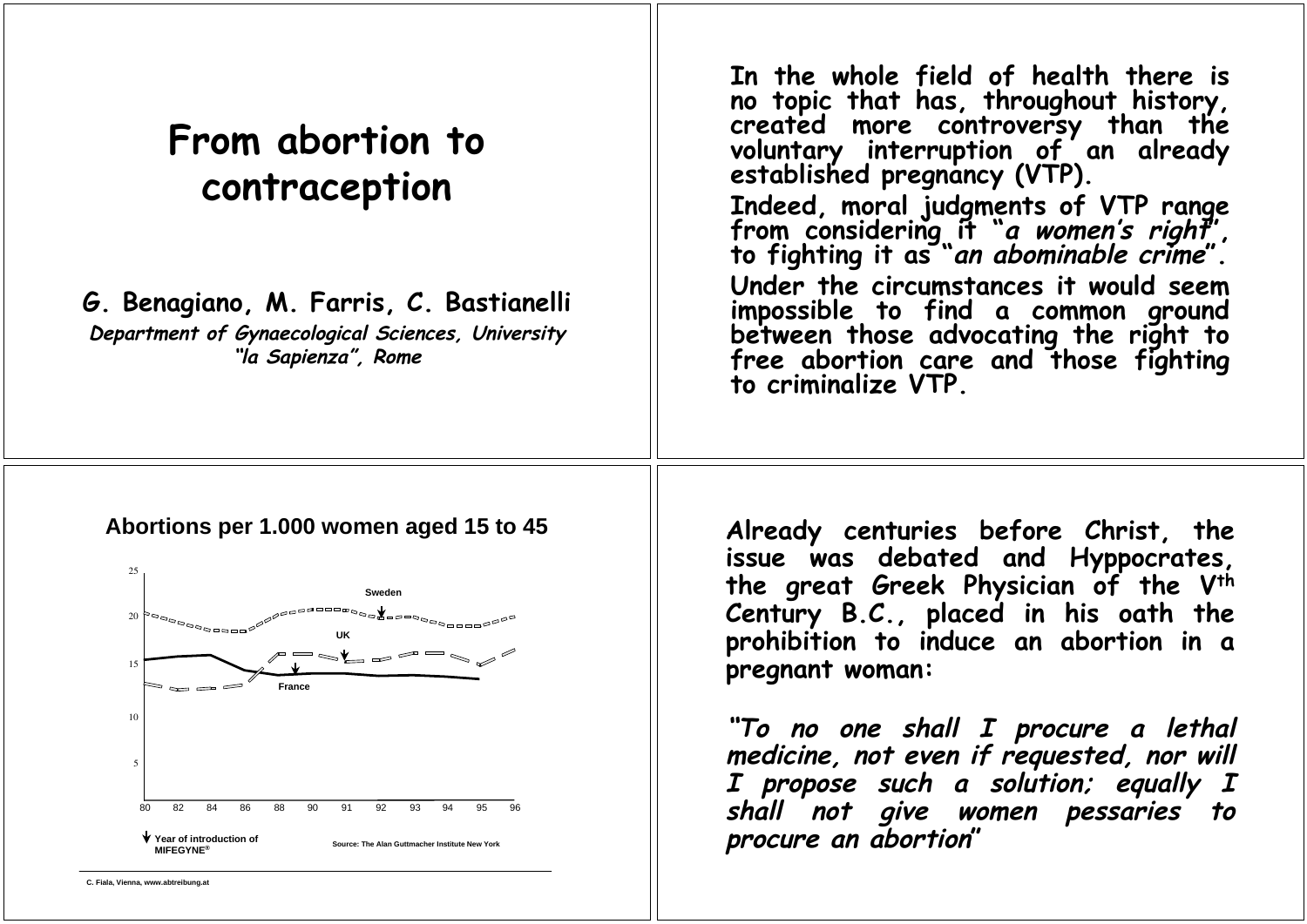



**We are convinced that the termination of a pregnancy entails the suppression of human life and therefore it is something that, intrinsically, should be avoided.**

**At the same time we are also convinced that our goal is to decrease "the need to recur to voluntary abortion" and not that of simply "fighting abortion"**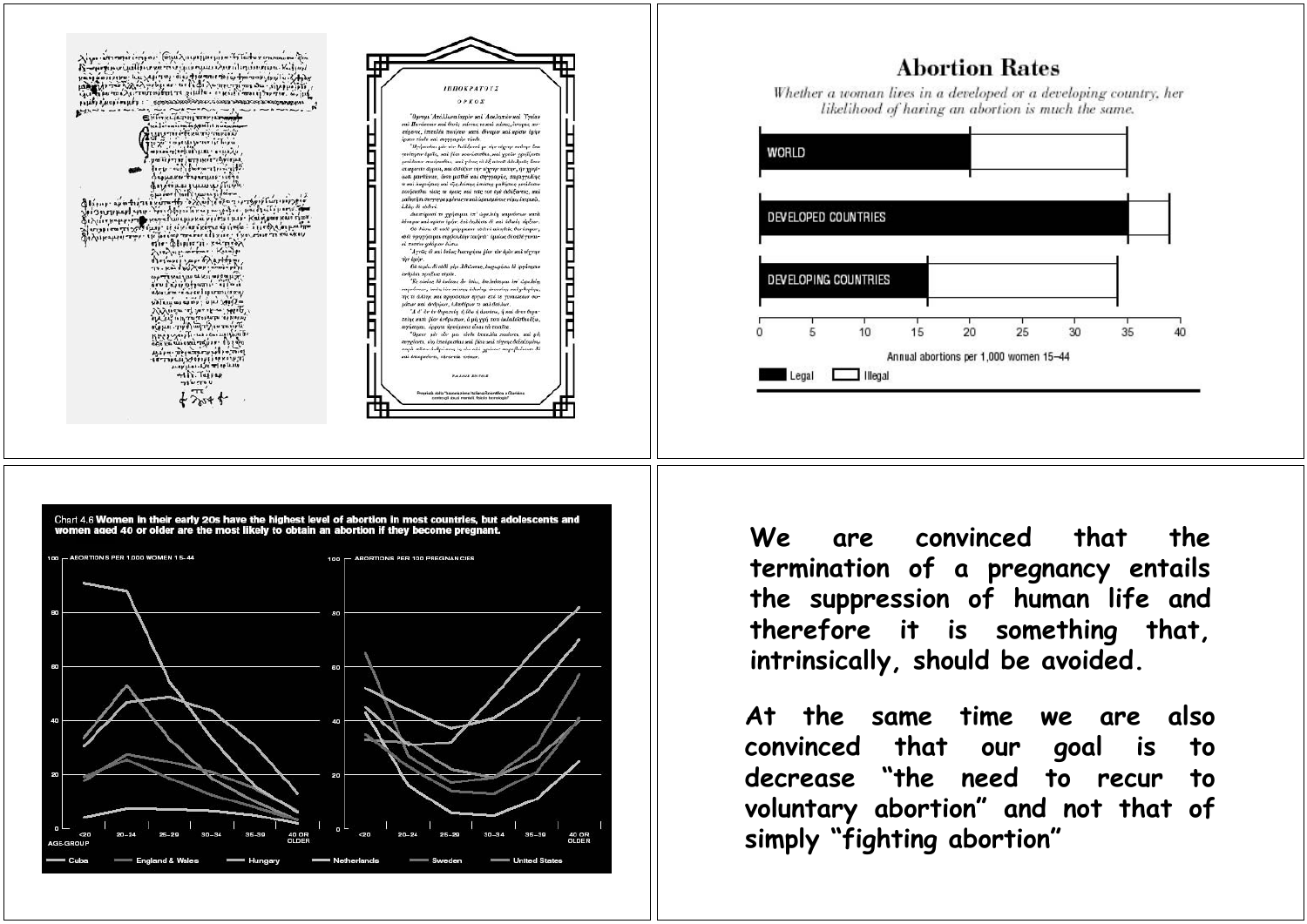### **Decreasing the need to recur to voluntary abortion**

**Voluntary abortion should not be criminalized because, in most countries, a law that forbids VTP does not cause a decrease in the number of women who recur to the procedure, while it has 3 important negative consequences:**

**First: It has an adverse effect on the reproductive health of women: illegal abortions are often unsafe and this can have serious negative consequences**

**Second: Since it is illegal, the VTP "does not exist" and nothing is done to actively reduce the reasons leading to it.**

**Third: When abortion is legal, it is possible to evaluate the true dimension of the problem and set in motion a process aimed at reducing it.**

### **Unsafe abortion**

• **Of the estimated 600,000 annual pregnancy-related deaths worldwide, about 13% (or 78,000) are related to unsafe abortion**

• **Mortality due to unsafe abortion is highest in Africa – an estimeted 680 deaths per 100,000 procedures**

Table 5b. The death rate from abortion is hundreds of times higher in developing than in developed regions of the world.

| Region                  | Deaths per 100,000<br>abortions |
|-------------------------|---------------------------------|
| DEVELOPING <sup>1</sup> | 330                             |
| <b>AFRICA</b>           | 680                             |
| SOUTH & SOUTHEAST ASIA  | 283                             |
| <b>LATIN AMERICA</b>    | 119                             |
| <b>DEVELOPED</b>        | $0.2 - 1.2$                     |
|                         |                                 |

1. Excluding China. Source: reference 17.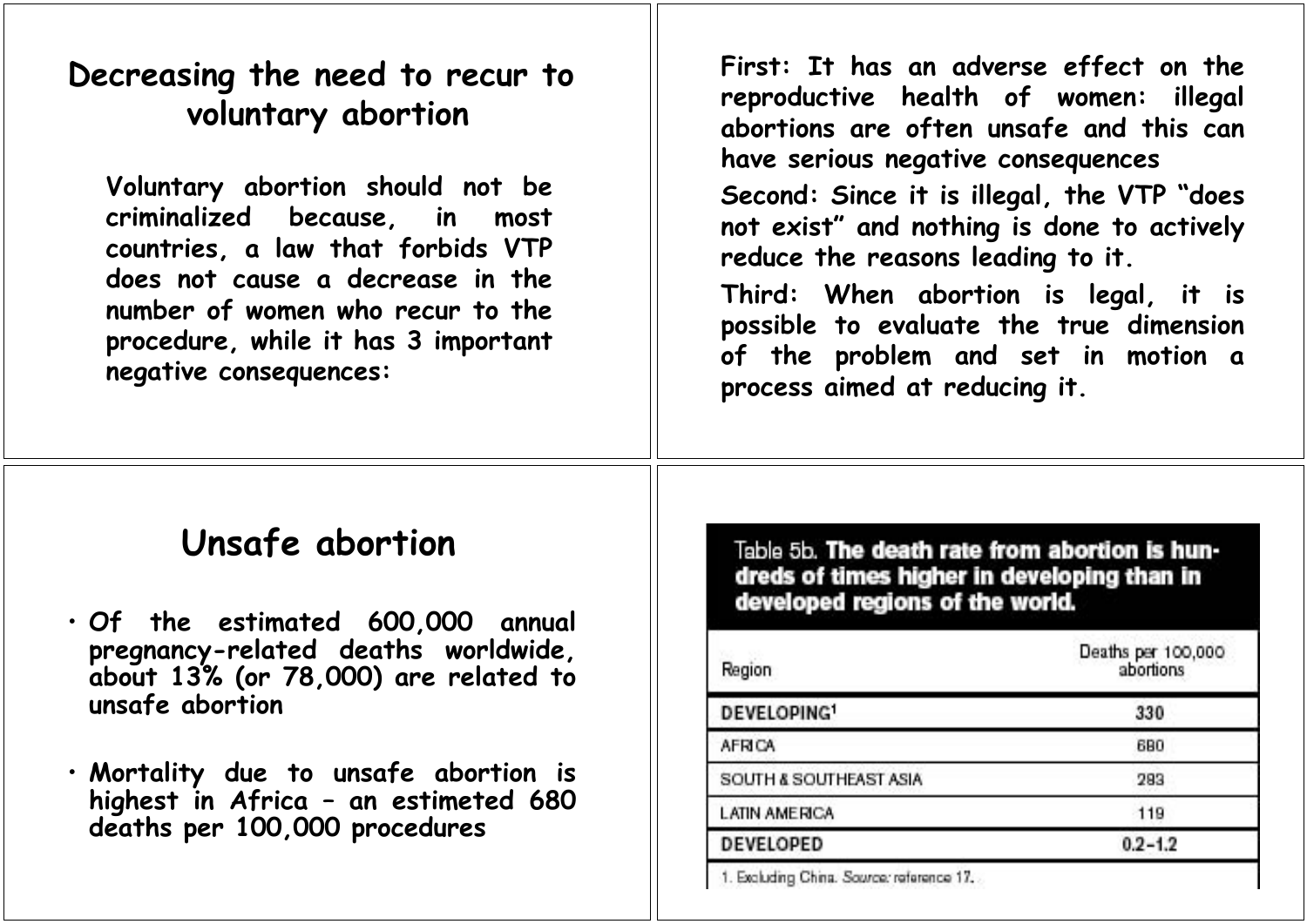

### **Safe abortion**

| Country                    | Deaths per 100,000<br>legal abortions |
|----------------------------|---------------------------------------|
| BULGARIA, 1980-1988        | 1.2                                   |
| CANADA, 1976-1994          | 0.1                                   |
| DENMARK, 1976-1995         | 0.5                                   |
| ENGLAND & WALES, 1989-1993 | 0.4                                   |
| FINLAND, 1976-1995         | 0.7                                   |
| HUNGARY, 1979-1987         | 0.7                                   |
| NETHERLANDS, 1976-1993     | 0.2                                   |
| SCOTLAND, 1976-1996        | 1.0                                   |
| UNITED STATES, 1987-1991   | 0.6                                   |



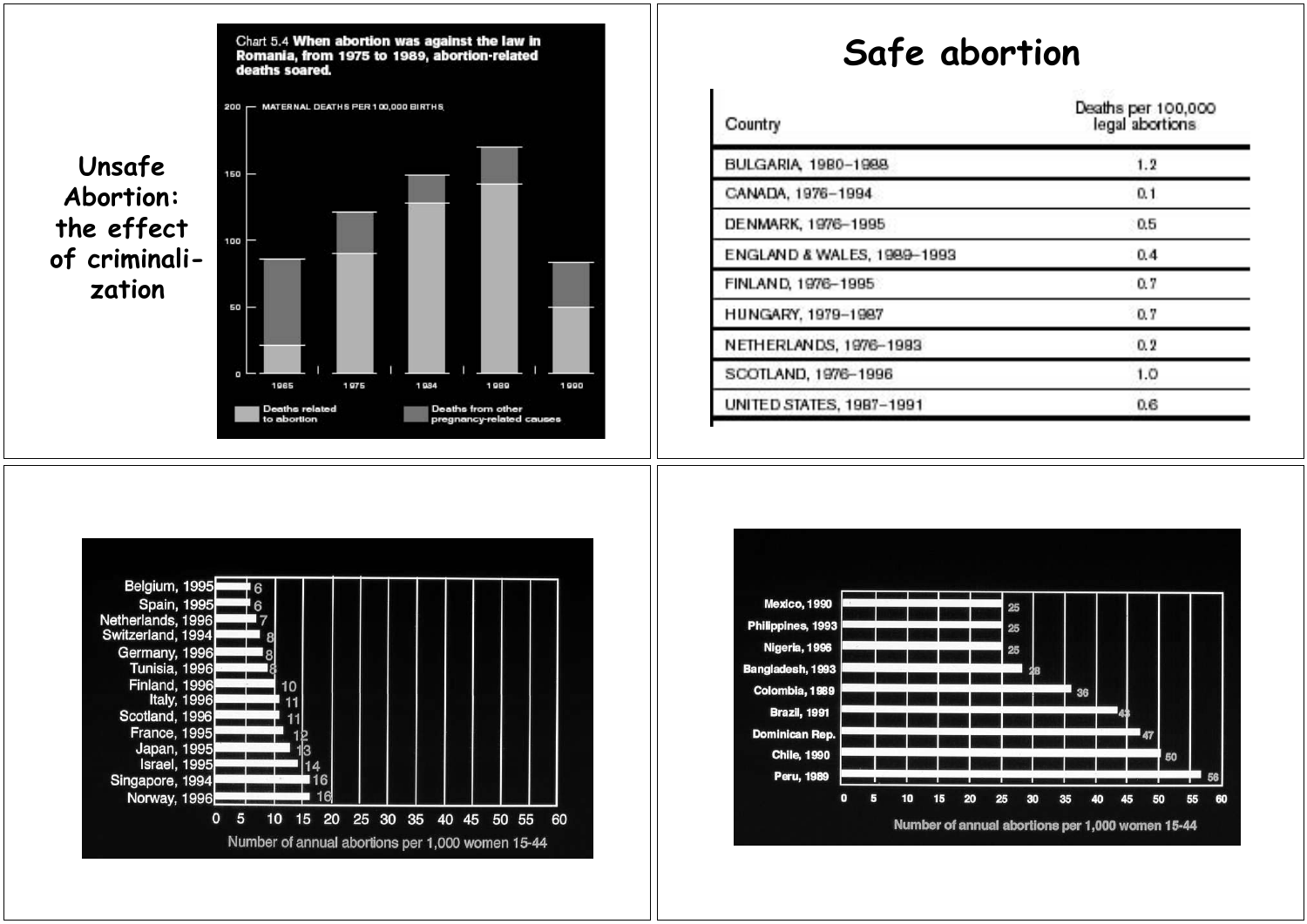**Data from several industrialized countries indicate that, where contraception is well established and utilised by the vast majority of people and it is associated with a proper sex education, the need to resort to an abortion is substantially decreased.**

**In western countries, both legal termination of pregnancy and some form of sexual education, no matter how controversial, are a reality.**

**Under those circumstances, can we establish a dialogue aimed at decreasing the need to terminate a pregnancy between those who consider abortion a great evil and those who believe that women have a right to terminate an early pregnancy?**

**The answer we propose is a daring "Yes".**

**Our optimism may seem totally unwarranted by today's reality; at the same time, internationally, there is sufficient consensus that the main goal when dealing with VTP, is to minimize its occurence.**

**This consensus is based on the fact that, although the relationship between family planning and abortion is fairly complex, contraception is the cornerstone of any fight to reduce abortion.**

### **Italy: Relationship between OC use and VTP incidence**

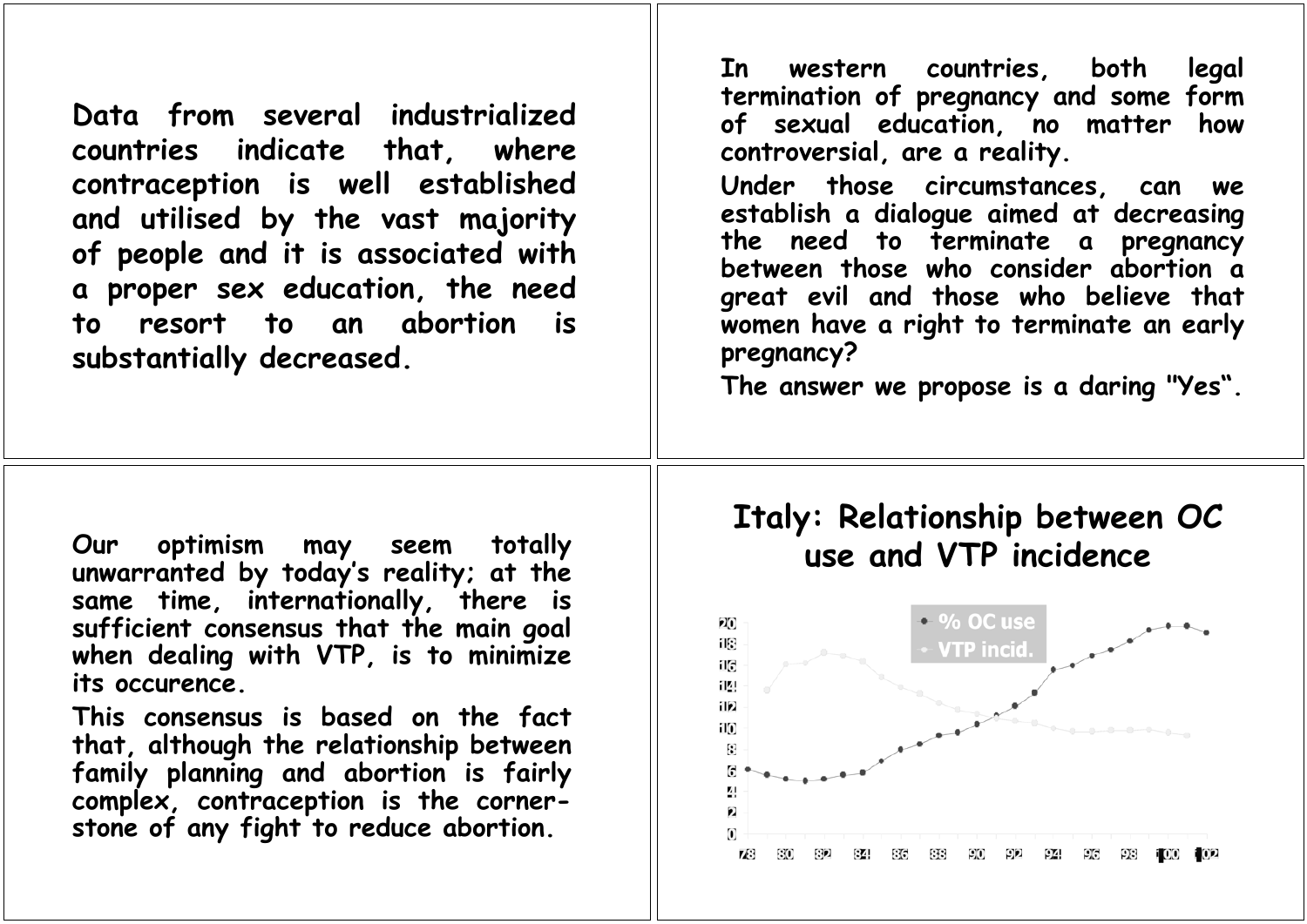

# **Abortion and Contraception**

**Contraceptive methods however, remain controversial: whereas Islam, Judaism and most Christian denominations have accepted the idea of separating the unitive from the reproductive meanings of sexuality, the Roman Catholic Church does not permit the use of artificial methods of birth control. This represents a major obstacle in creating a common ground to fight the need to recur to an abortion.**

### **Abortion and Contraception**

**The relation between the use of modern contraception and the extent of recourse to voluntary abortion may seem simple: when the former increases, the latter decreases. But this is not always the case. In certain countries, contraceptive utilisation and abortion rates rose in parallel.**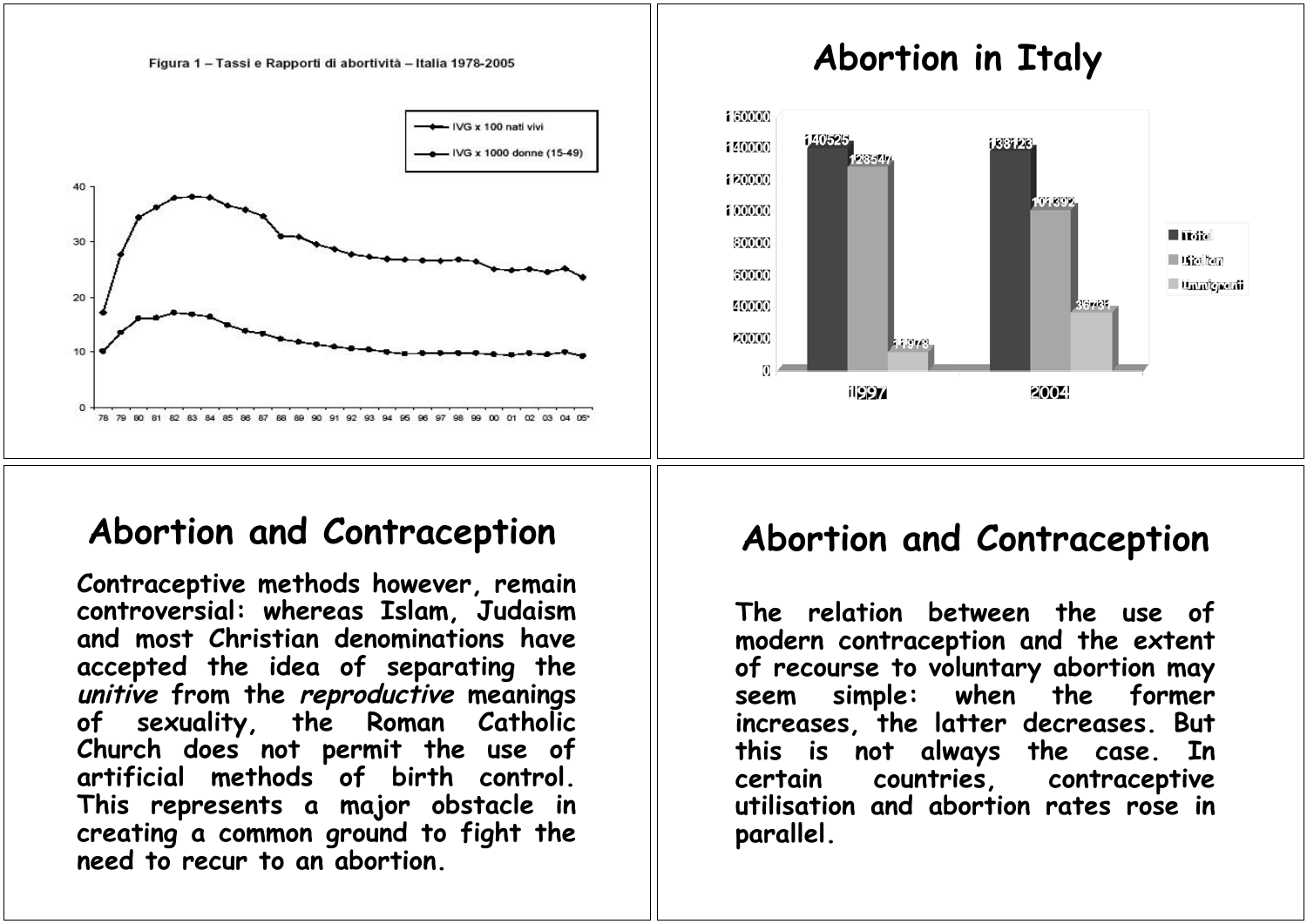### **Abortion and Contraception**

**A mathematical model was used to explain these discrepancies. It appears that the probability for a woman (belonging to a given population, with a given abortion rate) to terminate an unwanted pregnancy can be determined from the number of years in which women are fertile and thus exposed to the risk of a pregnancy, and the prevalence and effectiveness of the contraceptive used.**

 **Bongaarts and Westoff, 2000**

### **Abortion and Contraception**

**In addition, two other parameters need to be taken into account: the total fertility rate (the total number of births, intended or not, a woman would expect to have over her lifetime) in a given population and the total abortion rate (the number of abortions she would expect to have, given the country's abortion rate). Obviously, as the various parameters vary, so does the effect on the abortion rate.**

**A rise in contraceptive utilisation is correlated to a reduction in abortion rates in countries where levels of fertility are constant, while where fertility rates fall, the increased contraceptive use is unable alone to meet the need for fertility regulation and abortion rates increase. When fertility rates become constant, contraceptive use continues to increase while abortion rates fall**

**Marston and Cleland, 2003**

# **Abortion and Contraception Abortion and Contraception**

**To successfully move from abortion to contraception, people's attitudes and behaviour must be changed. This requires massive training and education programmes, as well as the will of governments to remove medical obstacles to a wide utilization. In addition, obstacles such as excessive cost, should be removed, especially in countries with no local production, where the need to purchase them with hard currency makes them simply unaffordable.**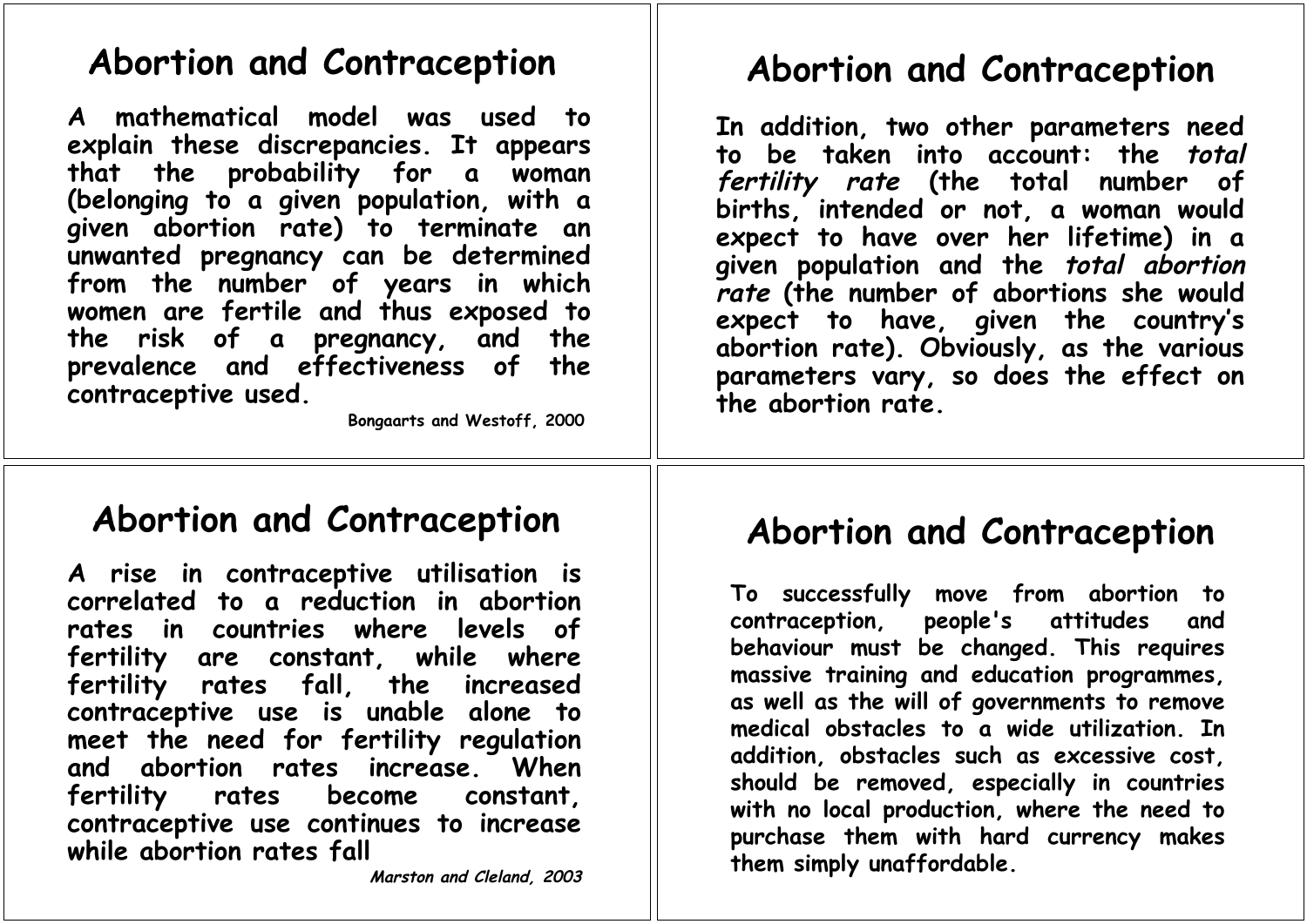**Rate of induced abortion and cumulative percentage of women using an IUD by years since last birth Shanghai, China**



**Relationship between % of married reproductive age women using traditional methods and the abortion rate in selected countries with overall contraceptive prevalence greater than 65% and total fertility rate of 1.7-2.2 births per woman**



**Relationship between % of married, reproductive age women using modern contraceptives and the abortion rate in selected countries at points when total fertility rate ranged between 1.7 and 2.2 births per woman**



### **Trends in abortion rate, use of modern and of all methods and total fertility rate, Republic of Korea 1960-2000**

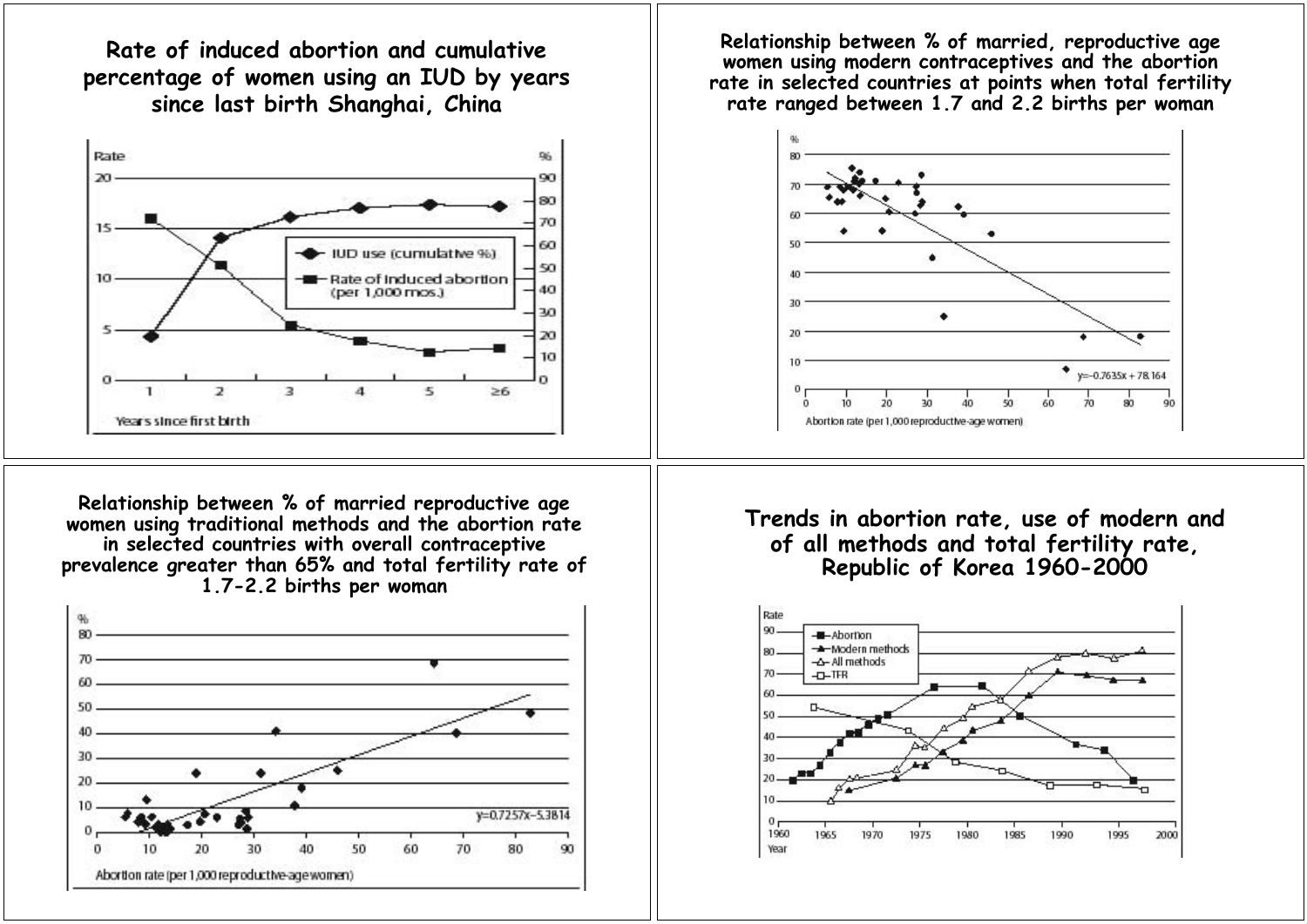### **Abortion and Contraception**

**Education is the key to success: lack of knowledge about the real attributes of individual methods produces low prevalence. Misconceptions about the safety of modern contraceptives must be cleared and more research concerning sexual behaviour and knowledge, attitudes and practice of contraception is needed. Thus, a proper training for providers and educational programmes for consumers are badly in demand.**

# **Abortion and Contraception**

**To assure good continuation, potential users must be able to choose among methods and feel at ease with their choice.**

**It must be stressed that ethical considerations influence the choice of strategies aimed at decreasing the need to terminate a pregnancy. A good example is the possibility to recur to emergency contraception.**

## **Emergency Contraception**

**The World Health Organisation defines "Emergency contraception", as those contraceptive methods that provide a woman with a safe means of preventing an unwanted pregnancy, following unprotected sexual intercourse, or in the event of potential contraceptive failure**

# **Emergency Contraception**

**Emergency contraception has been criticized for its possible interceptive action and therefore for acting also after fertilisation. The fact remains that its correct use can reduce the occurrence of unwanted pregnancy by 60-93% and therefore can lead to a substantial reduction in the number of voluntary pregnancy terminations.**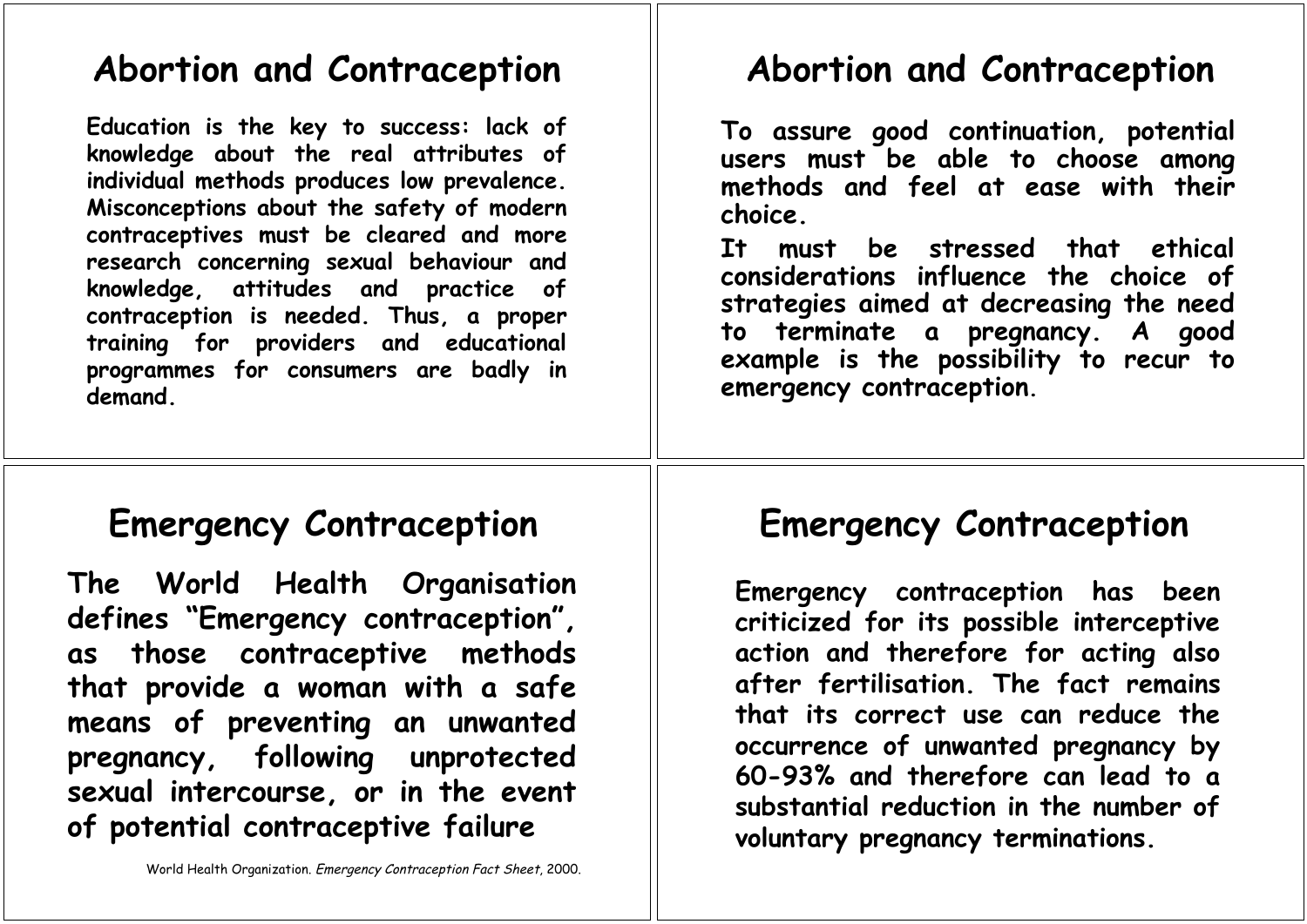### **Emergency Contraception**

**Emergency contraception has also been heralded as the solution to rising abortion rates. Some have suggested that almost a million abortions could be prevented annually in the US if every woman used EC every time she needed it.**

**Yet, despite clear increase in the use of EC, abortion rates have not fallen in the UK.**

**A. Glasier, BMJ, 2006**

## **Emergency Contraception**

**The experimental evidence that EC is working has been disappointing: 10 studies have shown that giving women a supply of EC, increases use by a 2-3 folds.**

**At the same time, in 3 studies advance provision had no measurable effect on pregnancy rates or abortion**

**A. Glasier, BJM 2006**

### **Emergency Contraception**

**If you are looking for an intervention that will reduce abortion rates, EC may not be the solution, and perhaps you should concentrate most on encouraging people to use contraception before or during sex, not after it.**

**A. Glasier, BJM 2006**

**Number of expected and observed pregnancy according to intercourse and to ovulation time, combined regimen**



Task force on postovulatory methods of fertility regulation. Lancet, 1998